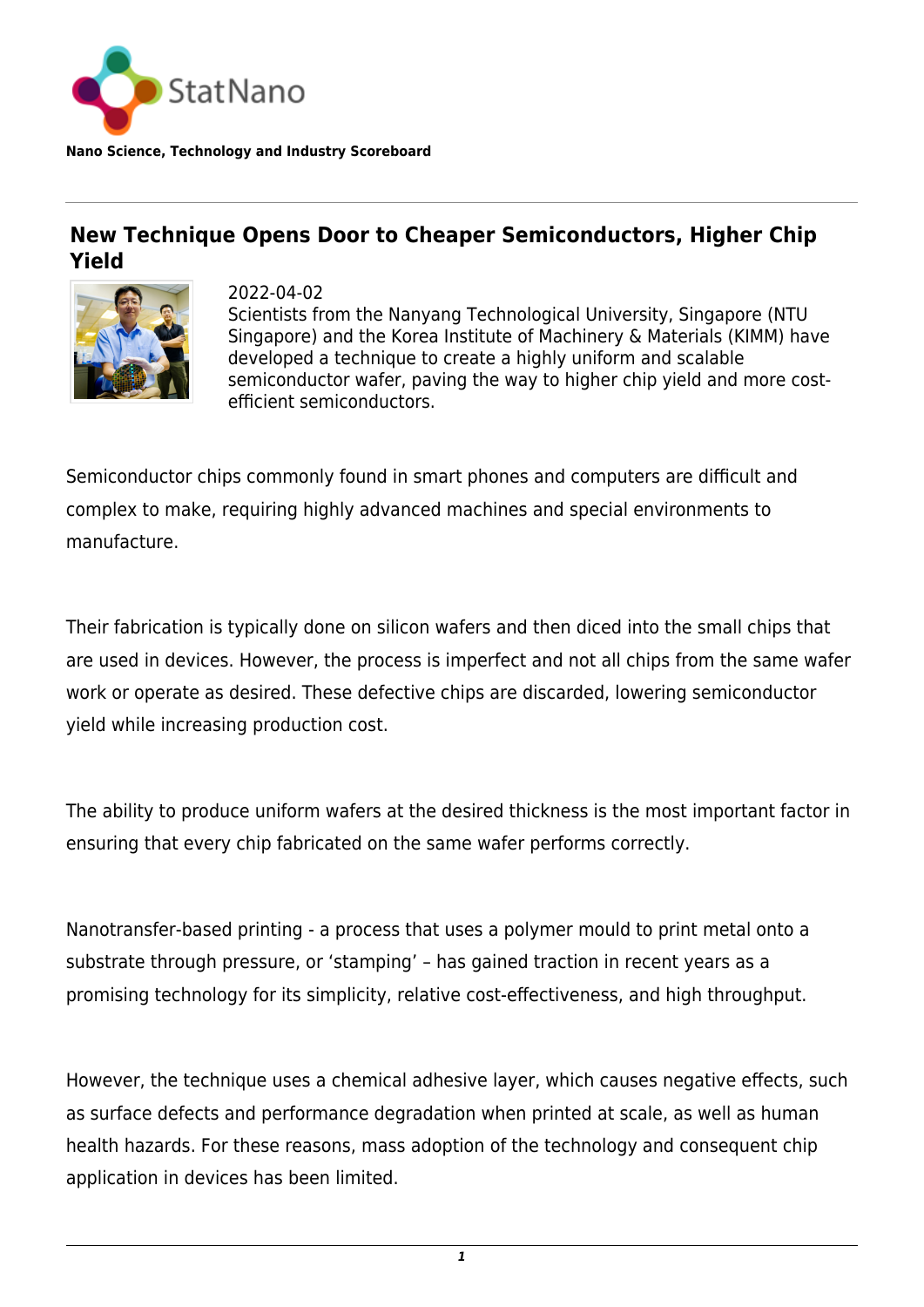In their study, which was published in the peer-reviewed journal [ACS Nano,](http://dx.doi.org/10.1021/acsnano.1c06781) the research team from [NTU](https://statnano.com/org/Nanyang-Technological-University) and [KIMM](https://www.kimm.re.kr/eng) reported that their chemical-free printing technique, when combined with metal-assisted chemical etching – a method used to enhance the contrast on surfaces to make nanostructures visible - resulted in semiconductor wafers with nanowires (nanostructures in cylindrical form) that were highly uniform and scalable. The semiconductor also demonstrated better performance when compared with current chips in the market. Moreover, the fabrication method is also fast and leads to high chip yield.

The study is an example of ground-breaking research that supports the NTU 2025 strategic plan, which seeks to address humanity's grand challenges and accelerate the translation of research discoveries into innovations that mitigate impact on the environment and on the human health.

## **New chemical-free printing technique leads to high chip yield**

The newly developed nanotransfer printing technique developed by NTU and KIMM is accomplished by transferring Gold (Au) nanostructure layers onto a Silicon (Si) substrate at low temperature (160°C) to form a highly uniform wafer with nanowires that can be controlled to the desired thickness during fabrication.

The printing technique, which is chemical-free, works by triggering direct chemisorption of the thin metal films under heat – a chemical reaction that creates a strong bond between a substrate surface and the substance that is adsorbed.

This industrial compatible technique allows a wafer to be fabricated quickly and uniformly at scale (from nanometres to inches). At the same time, the fabricated wafer is almost defectfree, meaning that little to no chip are discarded due to poor performance.

In lab tests, the joint research team was able to achieve more than 99 per cent yield transfer of a 20-nanometre thick Au film onto a six-inch Si wafer. This printable wafer size was limited to the laboratory setup, and the NTU-KIMM team believes their technique can easily be scaled up for use on a twelve-inch wafer - the mainstream wafer size in the current production lines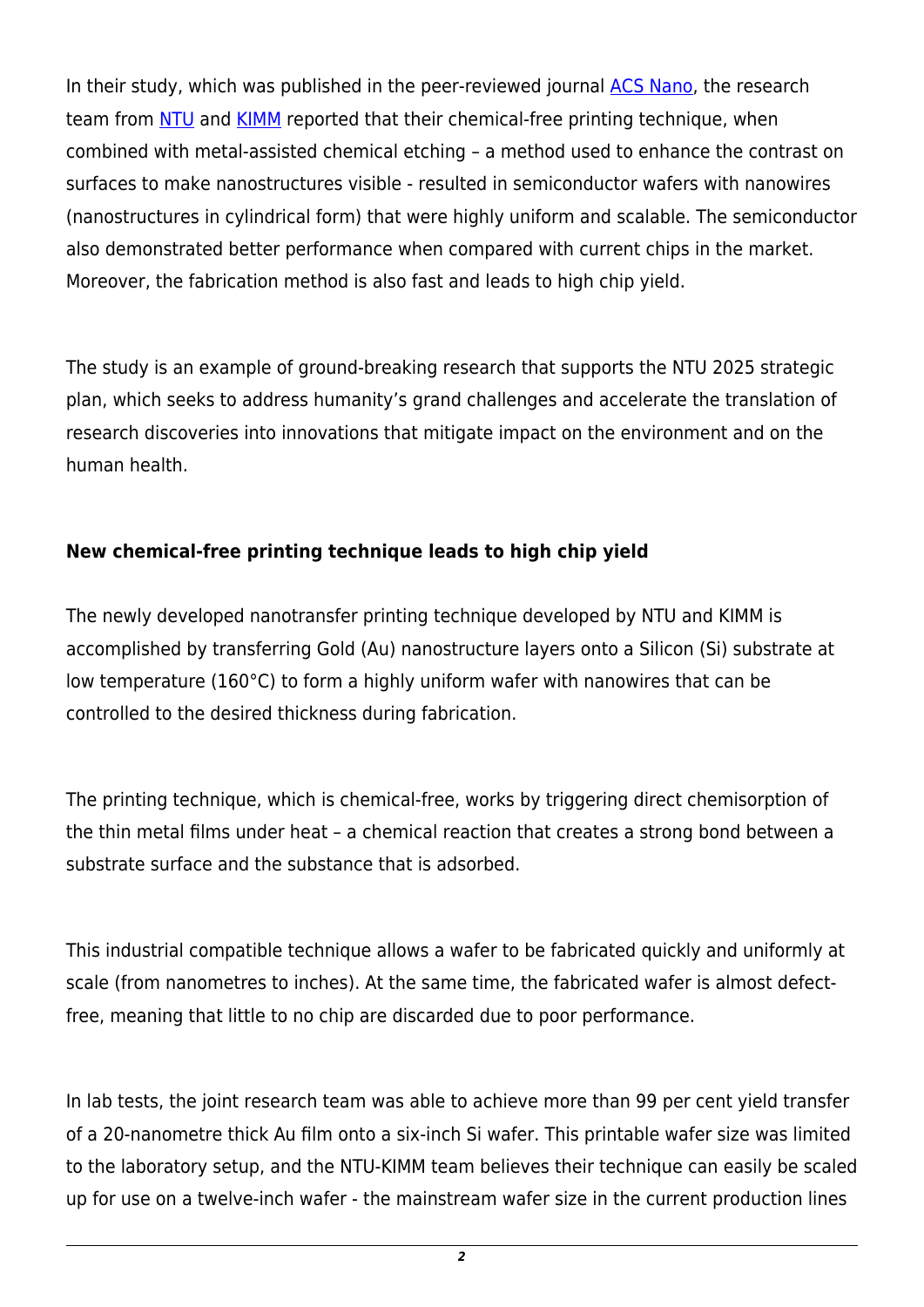of semiconductor chipmakers like Samsung, Intel and GlobalFoundries.

When the method was adopted to fabricate a six-inch wafer, results showed the printed layer remained intact with minimal bending during etching – a process that commonly cause layers to separate - demonstrating the outstanding uniformity and stability of the technique developed by NTU and KIMM.

Furthermore, when 100 light sensors, known as photodetectors, were fabricated into the sixinch wafer, excellent uniformity of performance was achieved, underlining its excellent potential for the technique to be used in commercial mass production.

## **Technique opens door to lower cost semiconductor chip**

Co-lead researcher, NTU Assistant Professor Kim Munho from the School of Electrical and Electronic Engineering said the uniformity, scalability and stability of the team's technique overcomes the main bottleneck present in existing nanotransfer printing methods.

The achievement by the NTU and KIMM research team in developing a method to manufacture semiconductor chips more cost-effectively could lead to significant advances in electronics and light-based devices added Asst Prof Kim.

"The technique devised by the research team from NTU and KIMM has proven to be effective in creating wafer with excellent uniformity, which translates into fewer defective semiconductor chips. The reality of global chip supply is its vulnerability to many external factors, including shortage of materials and unexpected events like the supply chain disruptions caused by the COVID-19 pandemic. Our newly developed method thus has potential to relieve the tension on the global chip supply in future by increasing chip yield. Moreover, chip makers may also enjoy greater cost-efficiency with higher yields," said Asst Prof Kim.

Highlighting the significance of the work, co-lead author Dr. Jeong Jun-Ho, Principal

*3*